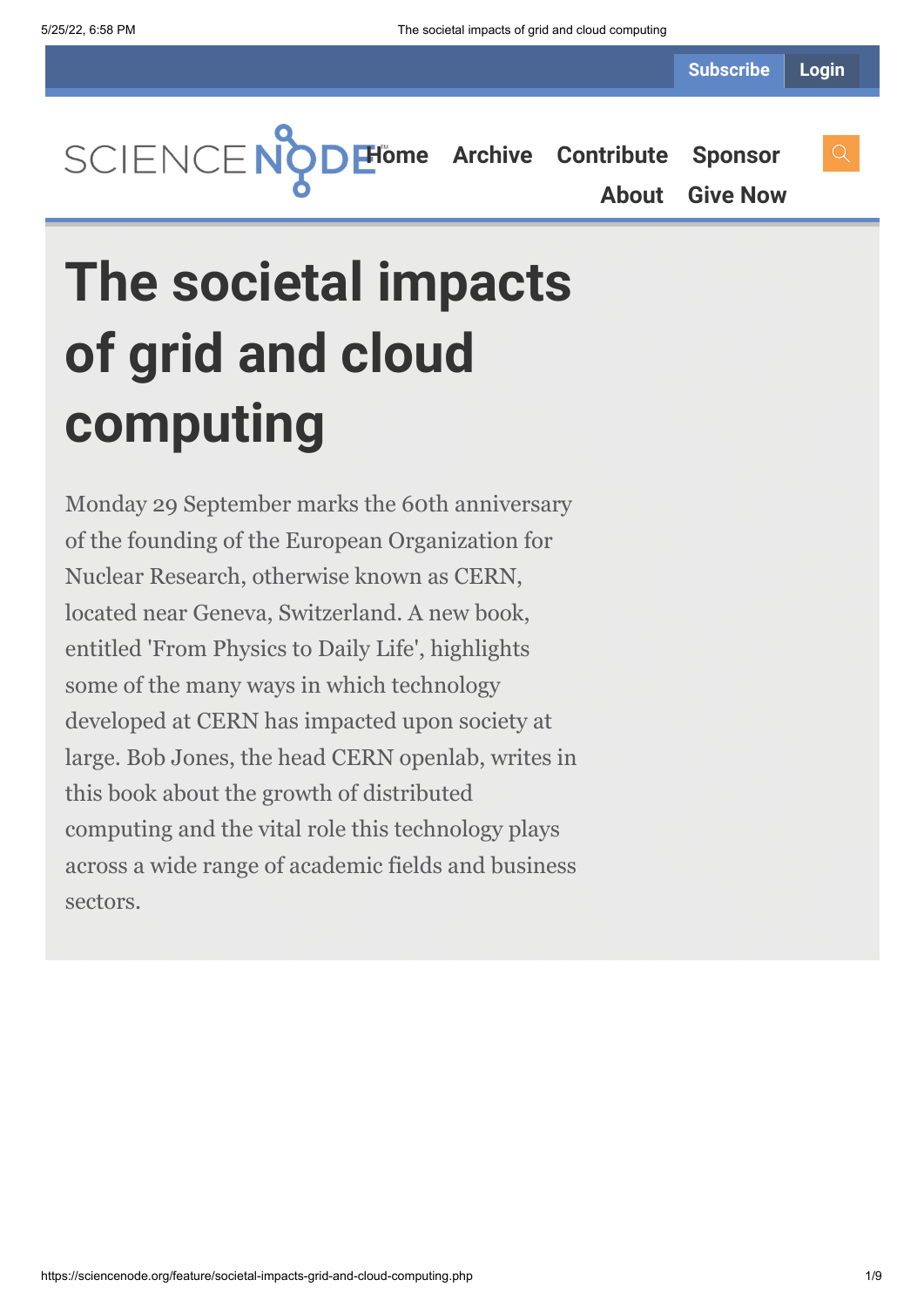

*Earlier this year, Bob Jones gave a public lecture about the impact of computing at CERN on society. Click on the image above to watch a video of this lecture. Image courtesy Yannick Legré.*

Monday 29 September marks [the 60th anniversary](http://cern60.web.cern.ch/en) of the founding of the European Organization for Nuclear Research, otherwise known as [CERN,](http://cern60.web.cern.ch/en) located near Geneva, Switzerland. A new book, entitled '*[From Physics to Daily Life](http://eu.wiley.com/WileyCDA/WileyTitle/productCd-3527332863.html)*', highlights some of the many ways in which technology developed at CERN has impacted upon society at large. The following article is an excerpt from a chapter in this book authored by Bob Jones, the head of [CERN openlab.](http://openlab.web.cern.ch/)..

*Bob Jones, Grid and Cloud, in B. Bressan (ed.),* From Physics to Daily Life: Applications in Informatics, Energy, and Environment*, p. 81, Wiley 2014. Copyright Wiley-VCH Verlag GmbH & Co. KGaA. Reproduced with permission.*

[The public research community, the European](http://ec.europa.eu/index_en.htm) Commission, and governments have invested heavily in data‐supporting infrastructures in the past decade. Distributed computing infrastructures **Posted on SEP 24 2014 6:18AM**

## **[Bob Jones](https://sciencenode.org/author/bob-jones.php)**

**Share this story**



 **Republish**

# **Tags**

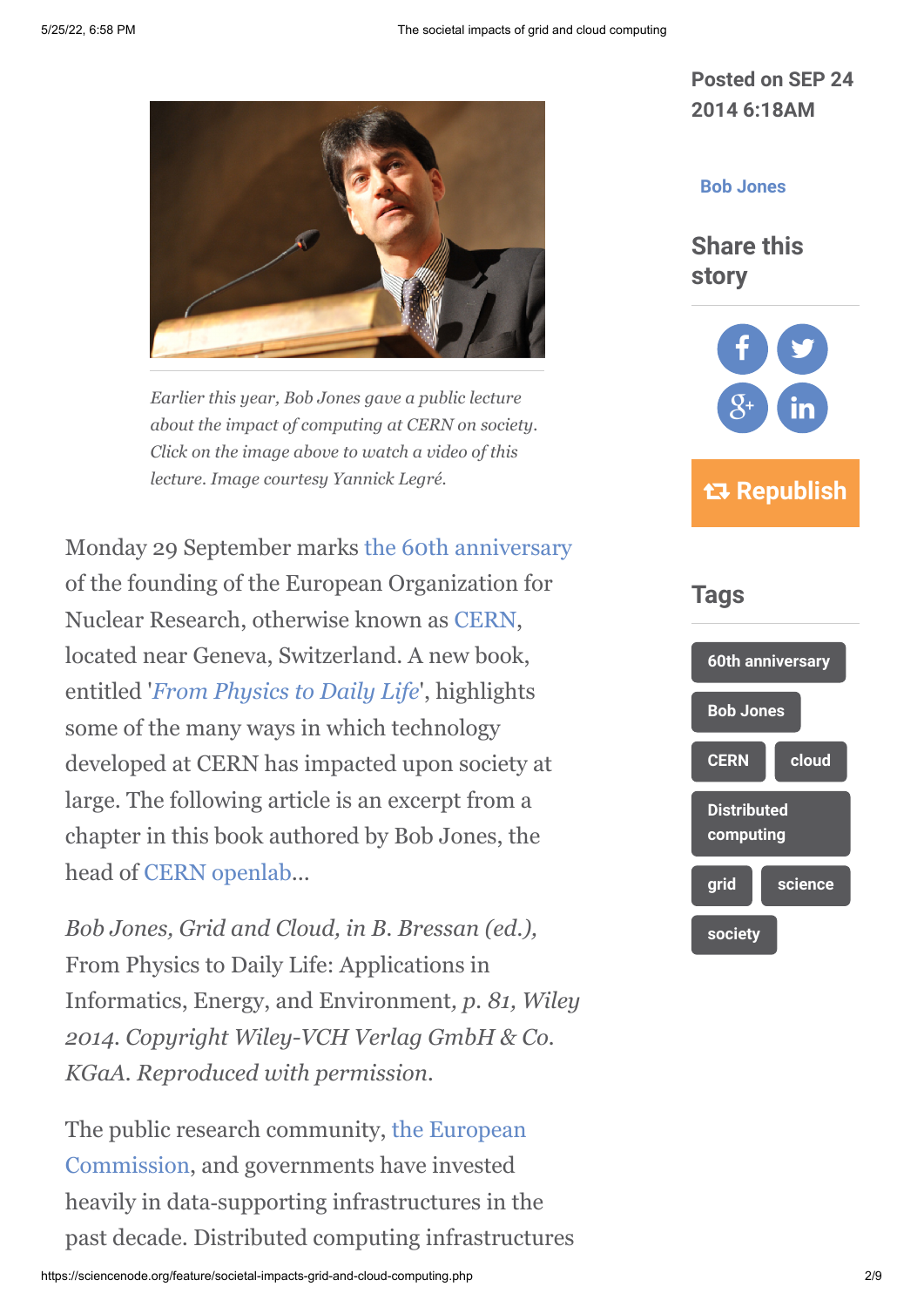such as grids and clouds are critical because science is fundamental to addressing the problems confronting our planet and our lives. Data is fundamental to science. The science we do now requires ever-increasing data sets. Flexible, powerful computing systems are required to support this. Computing does not have the power to save our planet from global warming or energy shortages - it does, though, have an underlying role to play in making it happen. For example, it has never been more important to have powerful and accurate climate information.

Elaborate computer models are the primary tool [used by climate scientists and bodies like the IPCC](http://www.ipcc.ch/) (Intergovernmental Panel on Climate Change) to report on the status and probable future of our Earth. Models like those used by the IPCC need data from the atmosphere, land surface, ocean and sea ice, all originating from different communities, along with diverse accompanying metadata (data which describes data). The amount of data that climate scientists need to manage is enormous - on the petascale, yet a broad and global community needs to be able to access and analyze it. This is ideal for a grid solution - where information stored around the world can be woven together without moving databases. The ESGF (Earth System Grid [Federation\) is a project sponsored by the US Do](http://esgf.org/)[E](http://www.energy.gov/) [\(Department of Energy\), the NSF \(National Science](http://www.nsf.gov/) [Foundation\) and the NOAA \(National Oceanic and](http://www.noaa.gov/) Atmospheric Administration) that will support the data for the next generation of climate models used by the IPCC in their next assessment.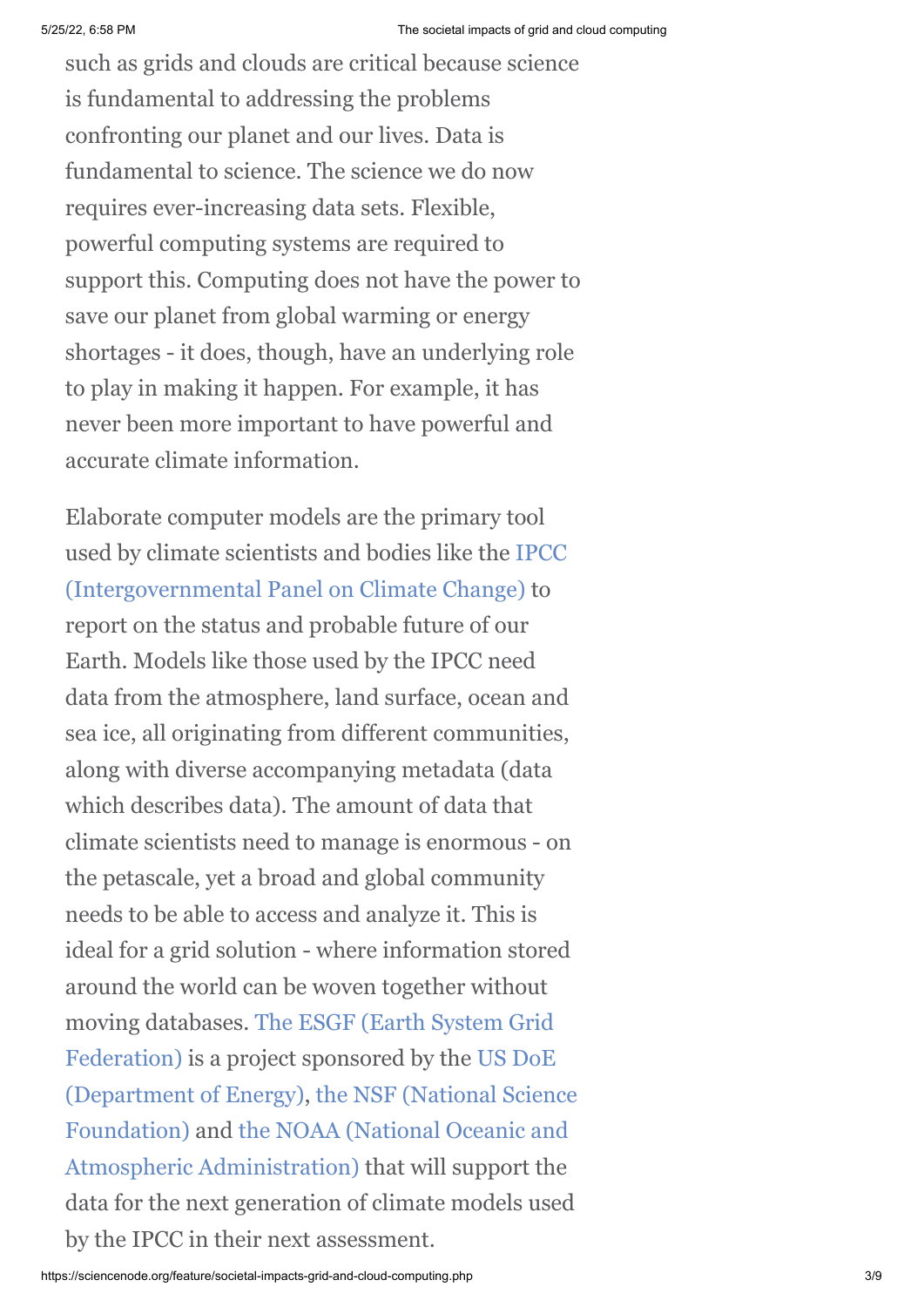Consolidating IT infrastructures - for business and research

Recent developments in IT have made it possible to consolidate IT infrastructure in a way that delivers increased flexibility and responsiveness to business needs while reducing costs. This change involves a move from IT being provided individually by organizations procuring their own separate IT infrastructure, to a new model in which IT is provided as a utility, which is known as 'cloud [computing'. The NIST \(National Institute of](http://www.nist.gov/) Standards and Technology) defines cloud computing as "a model for enabling convenient, ondemand network access to a shared pool of configurable computing resources (e.g., networks, servers, storage, applications, and services) that can be rapidly provisioned and released with minimal management effort or service provider interaction."

Processing LHC data

*Discover how LHC data is processed at CERN using [the Worldwide LHC Computing Grid \(WLCG\)](http://www.isgtw.org/advanced-search/results/wlcg). Video courtesy The Little Big Studio/ CERN IT department.*

Since the late 80s, all science domains have the following processes in common: data collection,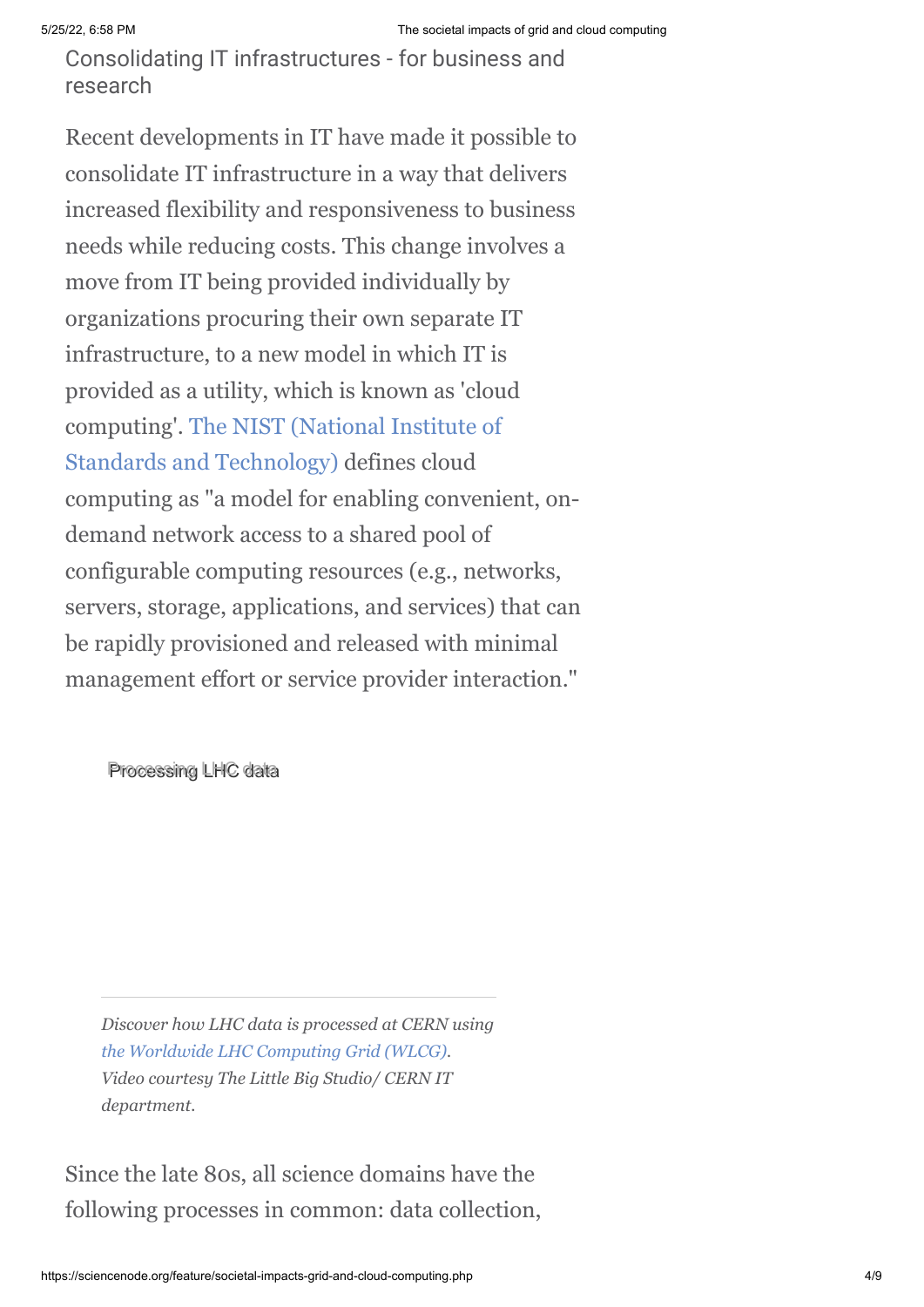processing, and analysis. This is applicable to the entire domain of laboratories or research environments and to the science community affiliated to them. Furthermore, for the data collection, extreme-scale laboratories, instruments [such as](http://www.efda.org/jet/) [LHC \(Large Hadron Collider](http://home.web.cern.ch/topics/large-hadron-collider)[\) or JET \(Joint](http://www.efda.org/jet/) European Torus), satellites and molecular biology have their own large scale IT systems to collect, process, and analyze their data. Until today, every player has been creating an enormous amount of duplicated IT infrastructure and data assets, and this is introducing barriers to collaboration and avoiding synergetic exploitation of data and models.

Over the last few years, consumer-facing firms delivering products in large volumes have actively adopted cloud computing. Commercial service providers are expanding their available cloud offerings to include the entire stack of IT hardware and software infrastructure, middleware platforms, application system components, software services, and turn-key applications. The private sector has taken advantage of these technologies to improve resource utilization, increase service responsiveness, and accrue meaningful benefits in efficiency, agility, and innovation. Similarly, for research organizations, cloud computing holds significant potential to deliver public value by increasing operational efficiency and responding faster to constituent needs.

By leveraging shared infrastructure and economies of scale, cloud computing presents a compelling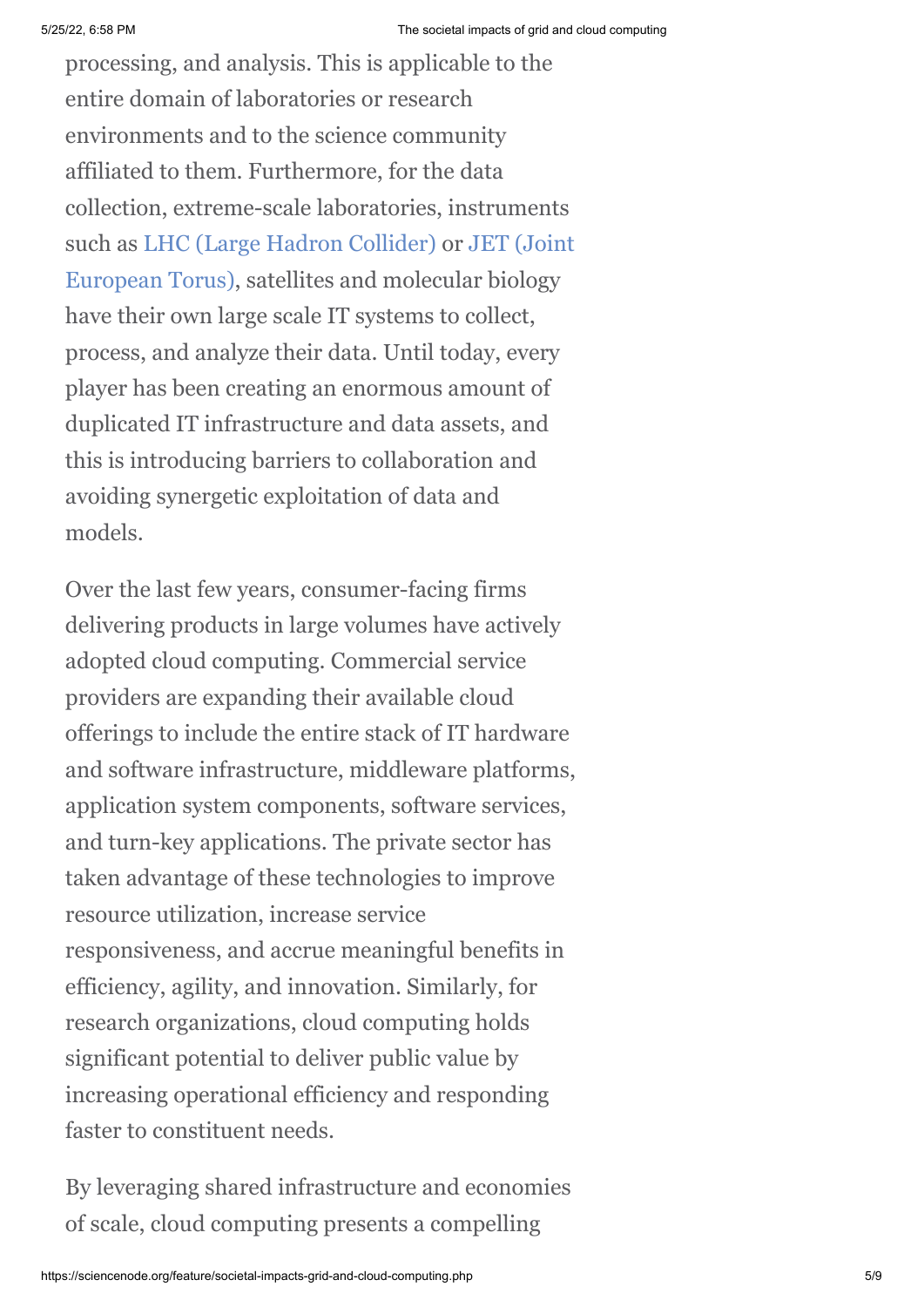business model. Organizations will be able to measure and pay for only the IT resources they consume, increase or decrease their usage to match requirements and budget constraints, and leverage the shared underlying capacity of IT resources via networks. Resources needed to support missioncritical capabilities can be provisioned more rapidly and with minimal overhead and routine provider interaction.

Helix Nebula: a cloud for science in Europe

[The Helix Nebula initiative](http://helix-nebula.eu/) combines the [computing needs of](http://www.esa.int/ESA) [CER](http://cern.ch/)[N, ESA \(European Space](http://www.esa.int/ESA) [Agency\), and EMBL \(European Molecular Biology](http://www.embl.de/) Laboratory) with the capabilities of several IT companies. Working together, these two groups are addressing the technical, legal, and procedural issues that today make it difficult to seamlessly move jobs from one cloud to another at scale.



*Learn more about [Helix Nebula's new marketplace,](http://www.isgtw.org/spotlight/research-europe-boosted-launch-new-cloud-computing-marketplace) which was launched in May this year. Video courtesy Helix Nebula.*

Helix Nebula aims to pave the way for the development and exploitation of a cloud computing infrastructure, initially based on the needs of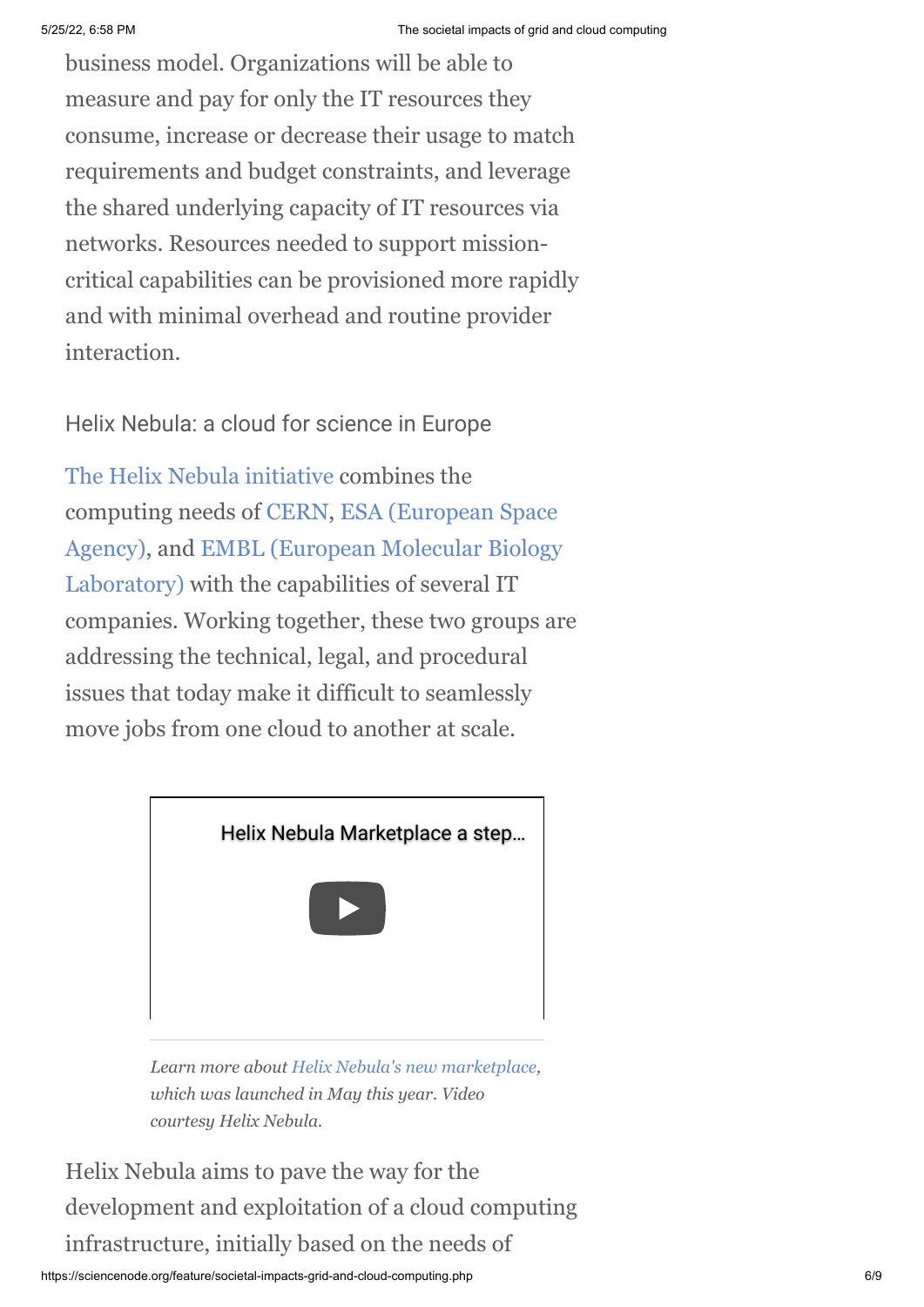European IT-intense scientific research organizations, while also allowing the inclusion of other stakeholders' needs (enterprises, governments, and society). The scale and complexity of services needed to satisfy the foreseen needs of Europe's IT-intense scientific research organizations are beyond what can be provided by any single company and hence will require the collaboration of a variety of service providers.

The initiative is a learning process to understand what a formal procurement of cloud computing would involve. For publicly funded institutions, monetary transparency, accountability, and value are increasingly important, and Helix Nebula offers an environment in which potentially complex questions around SLAs (service-level agreements), intercloud transfers, and more can be explored ahead of procuring a more lasting solution.

Not only are the questions the initiative is addressing likely to be of value but the relationships that are being built between the different research communities and the IT industry may well prove to be its most valuable and longlasting asset.

Worldwide LHC Computing Grid: a global collaboration

CERN and its scientific program have been a driving force that has achieved the largest collaborative production grid infrastructure in the world for e‐science. Providing seamless access to a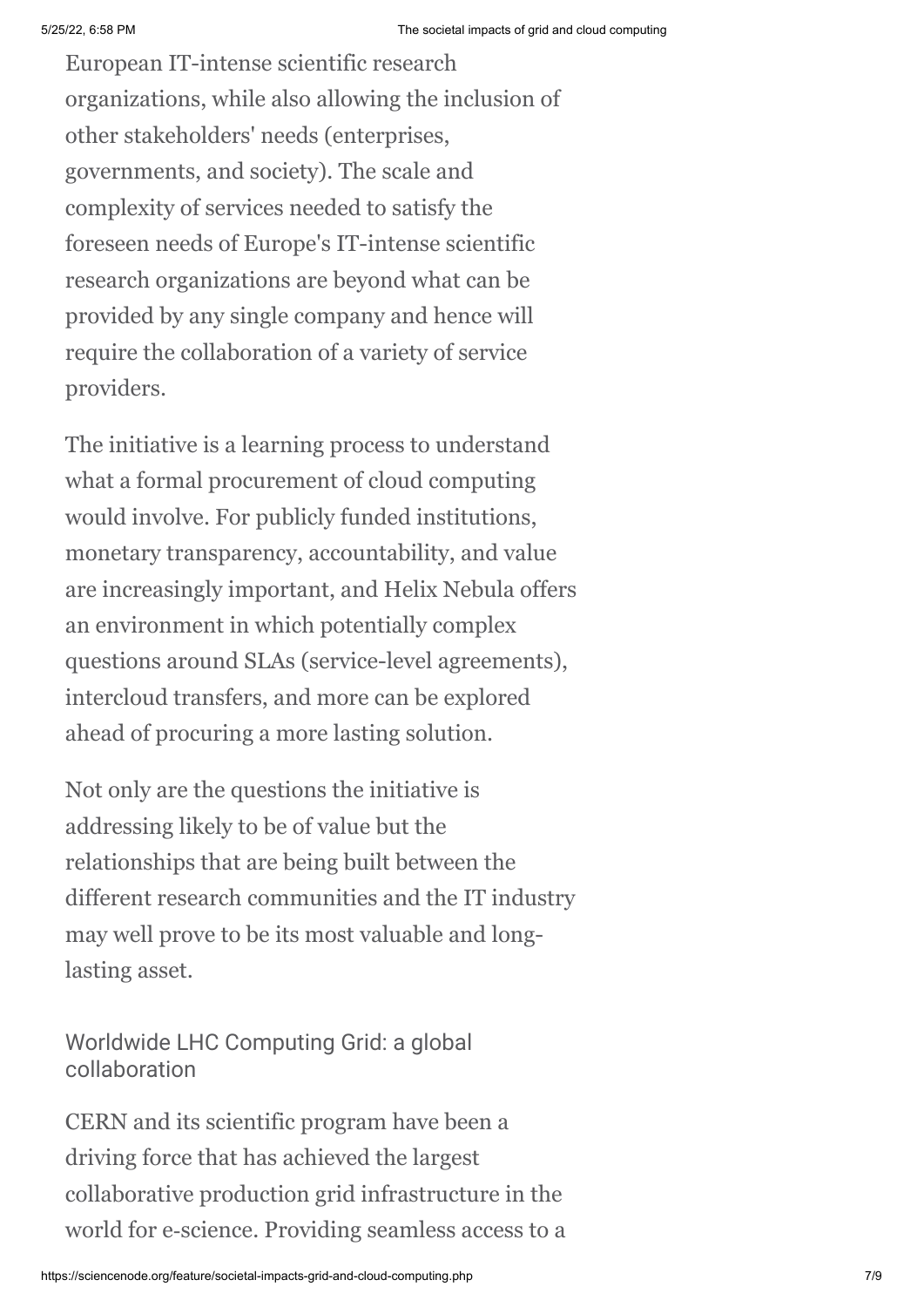vast computing resource, 24 hours seven days, it has demonstrated that such a production infrastructure can be used by a wide range of research disciplines, producing scientific results which without grid, would not have been possible to achieve. Through such a structure, scientists were able to do more science and on a larger scale, and get results in a shorter time frame. It has spawned collaborations within Europe and allowed Europe to collaborate as a whole with other regions worldwide. Grid computing has acted as a good showcase of what is possible with distributed computing infrastructures, and laid an important foundation for future forms of utility computing including clouds which are having an immense impact on many business sectors and IT industry.

*On 26 September, CERN will host a special colloquium, during which authors featured in'*From Physics to Daily Life' *will present several examples of successful cross-disciplinary technology transfer originating in fundamental physics research. The event will start at 08:45 CEST (06:45 UTC) and will be available to view online [here.](http://webcast.web.cern.ch/webcast/play.php?event=331449)*

# **Join the conversation**